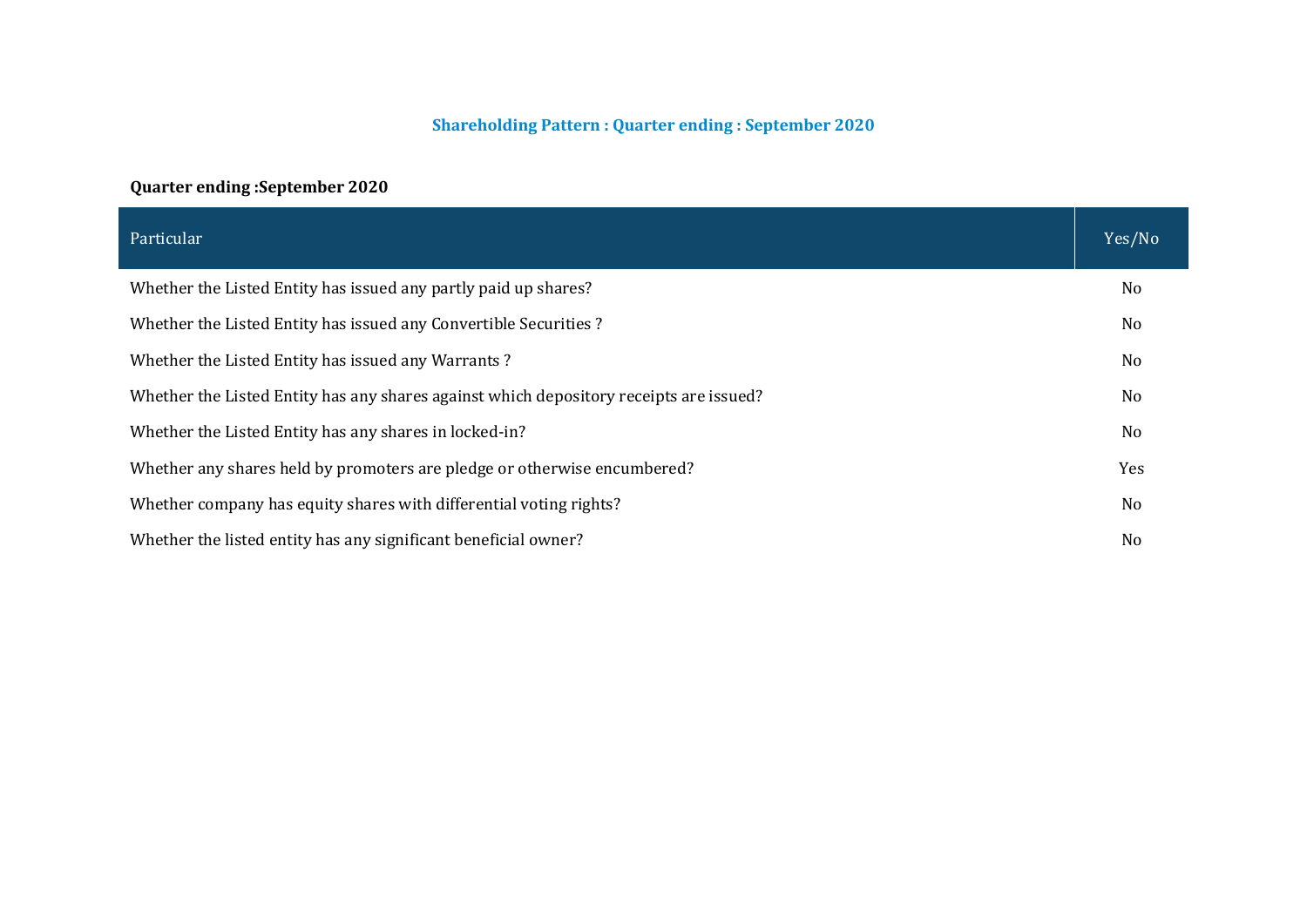# **Summary statement holding of specified securities**

| Category of<br>shareholder                               | No. of<br>shareholders | No. of fully<br>paid up<br>equity<br>shares held | Total no.<br>shares held | Shareholding<br>as a $%$ of<br>total no. of<br>shares<br>(calculated<br>as per SCRR,<br>1957)As a %<br>of $(A+B+C2)$ | No. of<br><b>Voting</b><br><b>Rights</b> | Total<br>as a $%$<br>of<br>Total<br>Voting<br>right | No. of Shares<br>pledged or<br>otherwise<br>encumbered<br>No.(a) | As a $%$<br>of total<br><b>Shares</b><br>held(b) | No. of equity<br>shares held in<br>dematerialized<br>form |
|----------------------------------------------------------|------------------------|--------------------------------------------------|--------------------------|----------------------------------------------------------------------------------------------------------------------|------------------------------------------|-----------------------------------------------------|------------------------------------------------------------------|--------------------------------------------------|-----------------------------------------------------------|
| (A)<br>Promoter &<br>Promoter<br>Group                   | 8                      | 1,46,75,794                                      | 1,46,75,794              | 45.89                                                                                                                | 1,46,75,794                              | 45.89                                               | 50,37,200                                                        | 34.32                                            | 1,46,75,794                                               |
| (B) Public                                               | 10,337                 | 1,71,55,699                                      | 1,71,55,699              | 53.65                                                                                                                | 1,71,55,699                              | 53.65                                               |                                                                  | 0.00                                             | 1,71,55,666                                               |
| (C1) Shares<br>underlying<br><b>DRs</b>                  |                        |                                                  |                          | 0.00                                                                                                                 |                                          | 0.00                                                |                                                                  | 0.00                                             |                                                           |
| (C2) Shares<br>held by<br>Employee<br>Trust<br>$(C)$ Non | $\mathbf{1}$           | 1,46,414                                         | 1,46,414                 | 0.46                                                                                                                 | 1,46,414                                 | 0.46                                                |                                                                  | 0.00                                             | 1,46,414                                                  |
| Promoter-<br>Non Public                                  | $\mathbf{1}$           | 1,46,414                                         | 1,46,414                 | 0.46                                                                                                                 | 1,46,414                                 | 0.46                                                |                                                                  | 0.00                                             | 1,46,414                                                  |
| <b>Grand Total</b>                                       | 10,346                 | 3,19,77,907                                      | 3,19,77,907              | 100.00                                                                                                               | 3,19,77,907                              | 100.00                                              | 50,37,200                                                        | 15.75                                            | 3, 19, 77, 874                                            |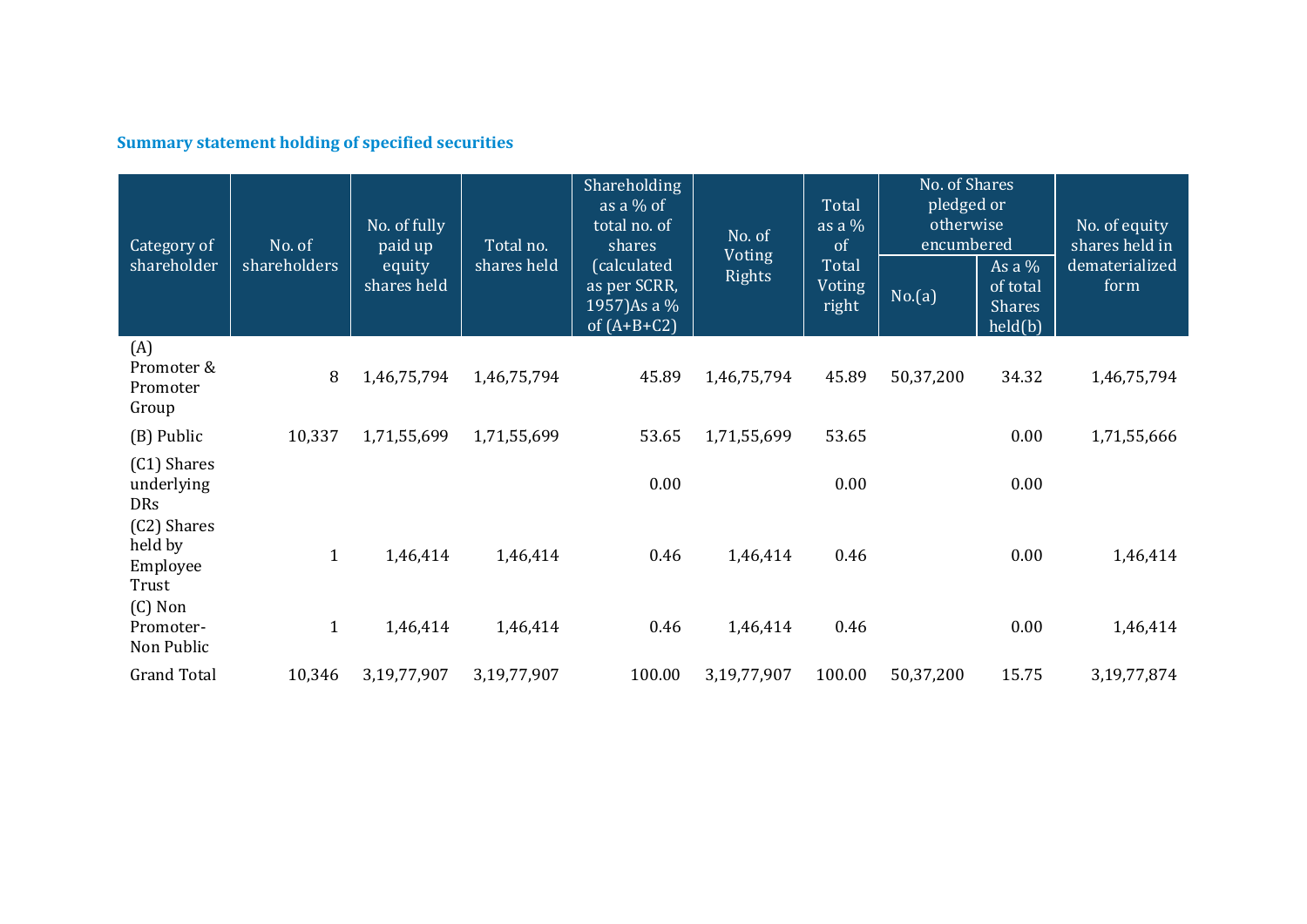| Category of                                                       | Nos. of      | No. of fully<br>paid up | Total nos.  | Shareholding as a<br>% of total no. of<br>shares (calculated | <b>Number of Shares</b><br>pledged or otherwise<br>encumbered<br>As a $%$ of |                                   | Number of equity<br>shares held in |
|-------------------------------------------------------------------|--------------|-------------------------|-------------|--------------------------------------------------------------|------------------------------------------------------------------------------|-----------------------------------|------------------------------------|
| shareholder                                                       | shareholders | equity shares<br>held   | shares held | as per SCRR,<br>1957) As a % of<br>$(A+B+C2)$                | No.(a)                                                                       | total<br><b>Shares</b><br>held(b) | dematerialized<br>form             |
| A1) Indian                                                        |              |                         |             | 0.00                                                         |                                                                              | 0.00                              |                                    |
| Individuals/Hindu<br>undivided Family                             | 6            | 15,64,570               | 15,64,570   | 4.89                                                         |                                                                              | 0.00                              | 15,64,570                          |
| <b>NARESH JALAN HUF</b>                                           | $\mathbf{1}$ | 2,68,750                | 2,68,750    | 0.84                                                         |                                                                              | 0.00                              | 2,68,750                           |
| <b>MAHABIR PRASAD</b><br><b>JALAN HUF</b>                         | $\mathbf{1}$ | 1,20,000                | 1,20,000    | 0.38                                                         |                                                                              | 0.00                              | 1,20,000                           |
| <b>MAHABIR PRASAD</b><br><b>JALAN</b>                             | $\mathbf{1}$ | 4,56,000                | 4,56,000    | 1.43                                                         |                                                                              | 0.00                              | 4,56,000                           |
| <b>NARESH JALAN</b>                                               | $\mathbf{1}$ | 2,85,750                | 2,85,750    | 0.89                                                         |                                                                              | 0.00                              | 2,85,750                           |
| <b>RASHMI JALAN</b>                                               | $\mathbf{1}$ | 4,18,750                | 4,18,750    | 1.31                                                         |                                                                              | 0.00                              | 4,18,750                           |
| <b>CHAITANYA JALAN</b>                                            | $\mathbf{1}$ | 15,320                  | 15,320      | 0.05                                                         |                                                                              | 0.00                              | 15,320                             |
| Any Other (specify)                                               | 2            | 1,31,11,224             | 1,31,11,224 | 41.00                                                        | 50,37,200                                                                    | 38.42                             | 1,31,11,224                        |
| <b>EASTERN CREDIT</b><br><b>CAPITAL PRIVATE</b><br><b>LIMITED</b> | $\mathbf{1}$ | 56,18,500               | 56,18,500   | 17.57                                                        | 13,00,000                                                                    | 23.14                             | 56,18,500                          |
| RIDDHI PORTFOLIO<br>PRIVATE LIMITED                               | $\mathbf{1}$ | 74,92,724               | 74,92,724   | 23.43                                                        | 37, 37, 200                                                                  | 49.88                             | 74,92,724                          |
| RAMKRISHNA RAIL &<br><b>INFRASTRUCTURE</b><br>PRIVATE LIMITED     |              |                         |             | 0.00                                                         |                                                                              | 0.00                              |                                    |

# **Statement showing shareholding pattern of the Promoter and Promoter Group**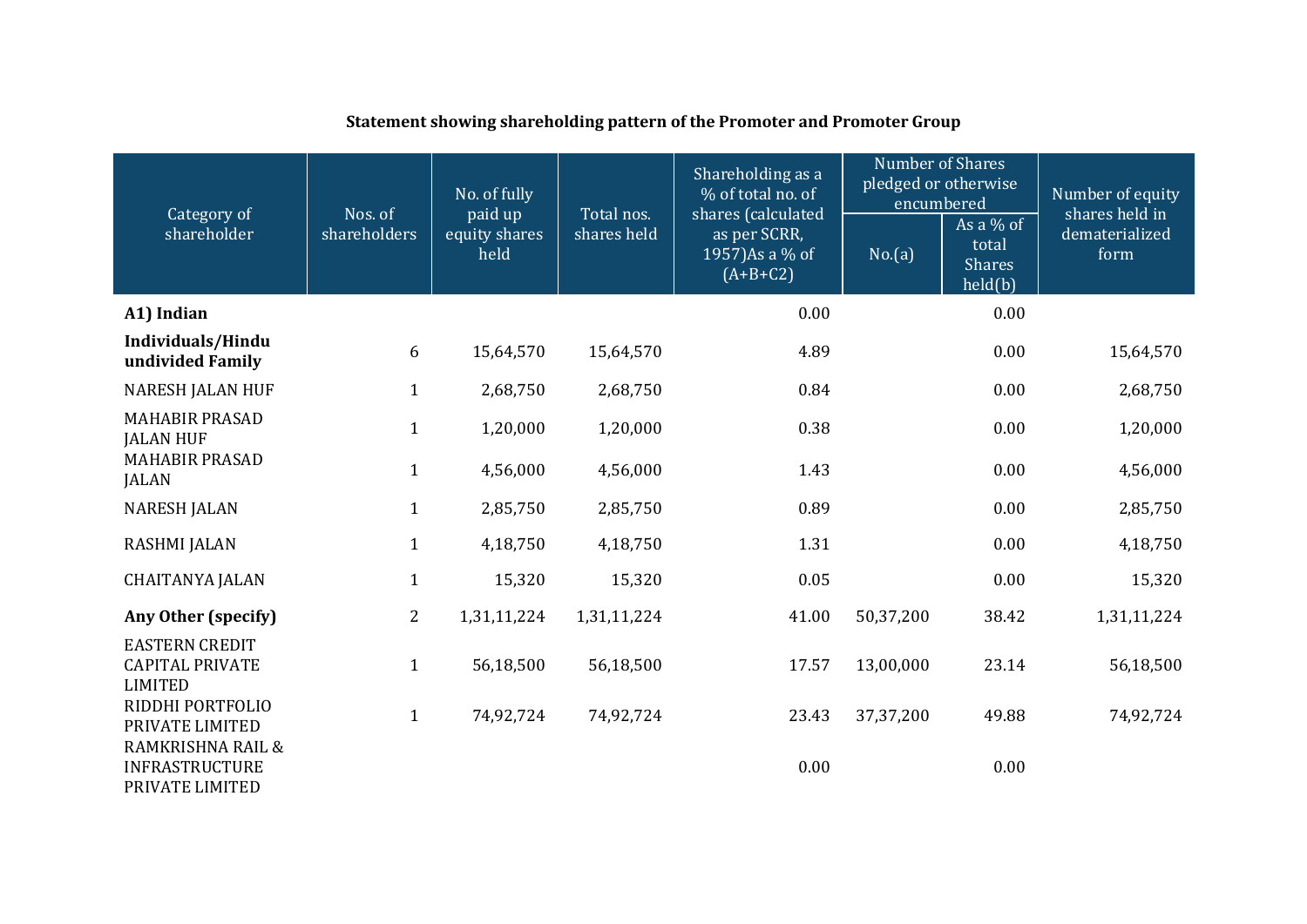| <b>Sub Total A1</b> | 1,46,75,794 | 1,46,75,794 | 45.89 | 50,37,200 | 34.32 | 1,46,75,794 |
|---------------------|-------------|-------------|-------|-----------|-------|-------------|
| A2) Foreign         |             |             | 0.00  |           | 0.00  |             |
| $A = A1 + A2$       | 1,46,75,794 | 1,46,75,794 | 45.89 | 50,37,200 | 34.32 | 1,46,75,794 |

# **Statement showing shareholding pattern of the Public shareholder**

| Category & Name of the<br>Shareholders                                                                                   | No. of<br>shareholder | No. of fully<br>paid up<br>equity<br>shares held | Total no.<br>shares held | Shareholding %<br>calculated as per<br>SCRR, 1957 As a<br>% of $(A+B+C2)$ | No. of<br>Voting<br>Rights | Total as<br>$a\%$ of<br><b>Total</b><br>Voting<br>right | No. of equity<br>shares held in<br>dematerialized<br>form(Not<br>Applicable) |
|--------------------------------------------------------------------------------------------------------------------------|-----------------------|--------------------------------------------------|--------------------------|---------------------------------------------------------------------------|----------------------------|---------------------------------------------------------|------------------------------------------------------------------------------|
|                                                                                                                          |                       |                                                  |                          |                                                                           |                            |                                                         |                                                                              |
|                                                                                                                          |                       |                                                  |                          |                                                                           |                            |                                                         |                                                                              |
| <b>B1)</b> Institutions                                                                                                  | $\boldsymbol{0}$      | $\boldsymbol{0}$                                 |                          | 0.00                                                                      |                            | 0.00                                                    |                                                                              |
| <b>Mutual Funds/</b>                                                                                                     | 3                     | 3294353                                          | 32,94,353                | 10.30                                                                     | 32,94,353                  | 10.30                                                   | 32,94,353                                                                    |
| ADITYA BIRLA SUN LIFE<br><b>TRUSTEE PRIVATE</b><br>LIMITED A/C ADITYA<br><b>BIRLA SUN LIFE PURE</b><br><b>VALUE FUND</b> | $\mathbf{1}$          | 1844877                                          | 18,44,877                | 5.77                                                                      | 18,44,877                  | 5.77                                                    | 18,44,877                                                                    |
| <b>FRANKLIN INDIA</b><br><b>SMALLER COMPANIES</b><br><b>FUND</b>                                                         | $\mathbf{1}$          | 1349476                                          | 13,49,476                | 4.22                                                                      | 13,49,476                  | 4.22                                                    | 13,49,476                                                                    |
| <b>Foreign Portfolio</b><br><b>Investors</b>                                                                             | 14                    | 3297156                                          | 32,97,156                | 10.31                                                                     | 32,97,156                  | 10.31                                                   | 32,97,156                                                                    |
| 238 PLAN ASSOCIATES<br><b>LLC</b>                                                                                        | $\mathbf{1}$          | 339000                                           | 3,39,000                 | 1.06                                                                      | 3,39,000                   | 1.06                                                    | 3,39,000                                                                     |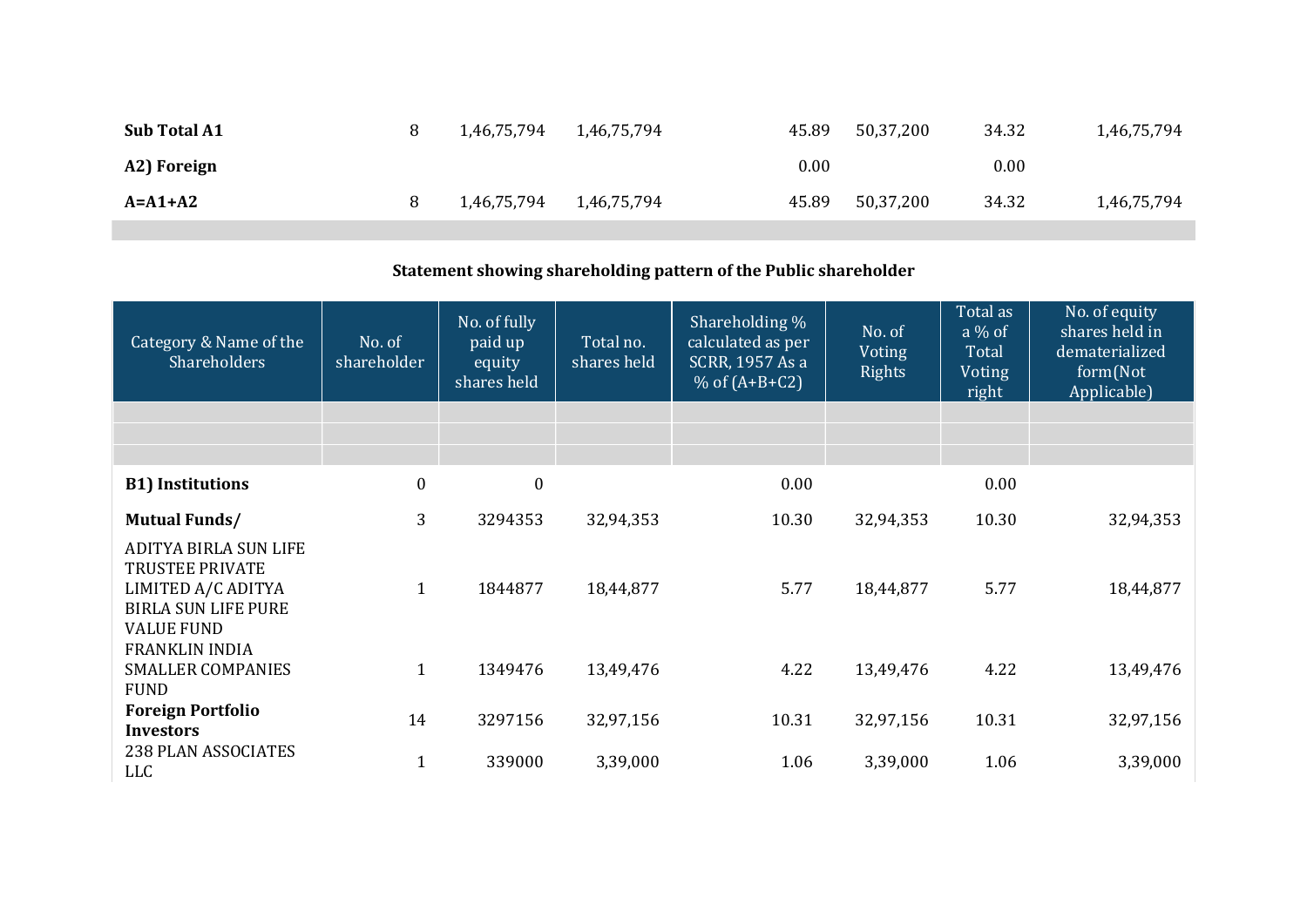| <b>ICG Q LIMITED</b>                                                                            | $\mathbf{1}$     | 678466           | 6,78,466  | 2.12  | 6,78,466  | 2.12  | 6,78,466  |
|-------------------------------------------------------------------------------------------------|------------------|------------------|-----------|-------|-----------|-------|-----------|
| <b>MASSACHUSETTS</b><br><b>INSTITUTE OF</b><br>TECHNOLOGY                                       | $\mathbf{1}$     | 1202200          | 12,02,200 | 3.76  | 12,02,200 | 3.76  | 12,02,200 |
| PACIFIC HORIZON<br><b>INVESTMENT TRUST</b><br>PLC                                               | $\mathbf{1}$     | 348816           | 3,48,816  | 1.09  | 3,48,816  | 1.09  | 3,48,816  |
| <b>BLUE LOTUS</b><br><b>INVESTMENT FUND</b>                                                     | $\mathbf{1}$     | 436573           | 4,36,573  | 1.37  | 4,36,573  | 1.37  | 4,36,573  |
| Any Other (specify)                                                                             | $\mathbf{1}$     | 774988           | 7,74,988  | 2.42  | 7,74,988  | 2.42  | 7,74,988  |
| Overseas Corporate<br><b>Bodies</b>                                                             | $\mathbf{1}$     | 774988           | 7,74,988  | 2.42  | 7,74,988  | 2.42  | 7,74,988  |
| <b>INTERNATIONAL</b><br><b>FINANCE CORPORATION</b>                                              | $\mathbf{1}$     | 774988           | 7,74,988  | 2.42  | 7,74,988  | 2.42  | 7,74,988  |
| <b>Sub Total B1</b>                                                                             | 18               | 7366497          | 73,66,497 | 23.04 | 73,66,497 | 23.04 | 73,66,497 |
| <b>B2)</b> Central<br><b>Government/State</b><br>$Government(s)$ /<br><b>President of India</b> | $\boldsymbol{0}$ | $\boldsymbol{0}$ |           | 0.00  |           | 0.00  |           |
| <b>B3) Non-Institutions</b>                                                                     | $\boldsymbol{0}$ |                  |           |       |           |       |           |
| <b>Individual share</b>                                                                         |                  | $\boldsymbol{0}$ |           | 0.00  |           | 0.00  |           |
| capital upto Rs. 2 Lacs                                                                         | 9777             | 2689147          | 26,89,147 | 8.41  | 26,89,147 | 8.41  | 26,89,114 |
| <b>Individual share</b><br>capital in excess of Rs.<br>2 Lacs                                   | 30               | 3691459          | 36,91,459 | 11.54 | 36,91,459 | 11.54 | 36,91,459 |
| <b>AKASH BHANSHALI</b>                                                                          | $\mathbf{1}$     | 810382           | 8,10,382  | 2.53  | 8,10,382  | 2.53  | 8,10,382  |
| LATA BHANSHALI                                                                                  | $\mathbf{1}$     | 1053975          | 10,53,975 | 3.30  | 10,53,975 | 3.30  | 10,53,975 |